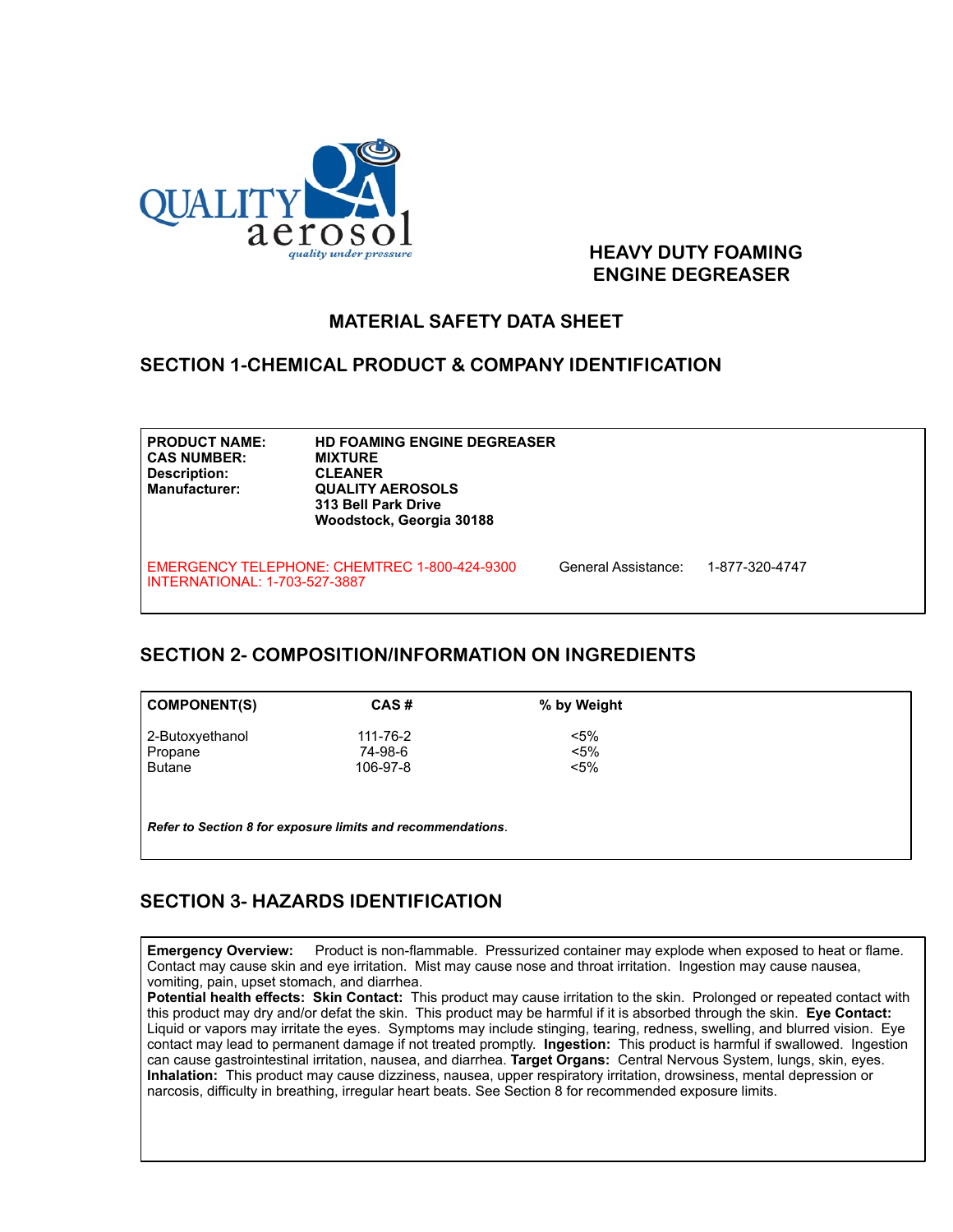#### **SECTION 4- FIRST AID MEASURES**

**Skin:** For skin contact, wash immediately with soap and water. If irritation persists, get medical attention. **Eye:** Immediately flush with plenty of water for at least 15 minutes, holding eyelids open at all times. Get medical attention immediately. **Inhalation:** Move person to non-contaminated air. If the affected person is not breathing, apply artificial respiration. Call a physician if symptoms develop or persist. **Ingestion:** If the material is swallowed, get immediate medical attention or advice. DO NOT induce vomiting. If vomiting occurs naturally, have victim lean forward to reduce risk of aspiration. Seek immediate medical attention. Do not give anything.

# **SECTION 5- FIRE FIGHTING MEASURES**

**Extinguishing Media:** Use dry chemical, carbon dioxide, or foam. Use water to cool fire-exposed containers and to protect personnel. Do not direct a solid stream of water or foam into hot, burning pools this may results in frothing and increase fire intensity. **Basic Fire Fighting Procedures:** Dangerous when exposed to heat or flame. This material can be ignited by flame or spark under normal atmospheric condition. Vapors are heavier than air and may travel along the ground to some distant source of ignition and flash back. Pressurized Container: May explode when exposed to heat or flame. Empty containers may retain product residue including Flammable or Explosive vapors. DO NOT cut, drill, grind, or weld near full, partially full, or empty product containers. **Dust Explosion Hazard:** None known. **Sensitivity To Mechanical Impact:**  Container could potentially burst or be punctured upon mechanical impact, releasing flammable vapors. **Unusual Fire & Explosion Hazards:** During a fire, irritating and highly toxic gases may be generated during combustion or decomposition. High temperatures can cause sealed containers to rupture due to a build up of internal pressures. Cool with water. **Fire Fighting Equipment/Instructions:** Wear full protective clothing, including helmet, self-contained positive pressure or pressure demand breathing apparatus, protective clothing and face mask.<br>Flash Point: concentrate: N/A propellant: -132.23 F

**Flash Point: concentrate: N/A Flammability limits in air:** N/A upper % by volume concentrate N/A lower % by volume concentrate 9.5 upper % by volume propellant 1.8 lower % by volume propellant 9.5 upper % by volume propellant

# **SECTION 6- ACCIDENTAL RELEASE MEASURES**

**Emergency Action:** Evacuate the area promptly and keep upwind of the spilled material. Isolate the spill area to prevent people from entering. Wear appropriate protective equipment and clothing during clean-up. **Containment:** Stop discharge if safe to do so. Stop material from contaminating soil or from entering sewers or water streams. Cover spills with nonflammable absorbent and place in closed chemical waste containers.

## **SECTION 7- HANDLING & STORAGE**

**Handling:** Keep this product away from heat, sparks or open flame. Avoid getting this material into contact with your skin and eyes. Avoid breathing mists or aerosols of this product. Use this product with adequate ventilation. Do not reuse the empty container. **Storage:** Store in a cool, dry, well-ventilated area. Do not handle or store near an open flame, heat or other sources of ignition. Keep out of direct sunlight. Do not store above 120F (49 C). **Empty Container Precautions:**  Attention! Follow label warnings even after container is emptied since empty containers may retain product residues. Do not reuse empty container.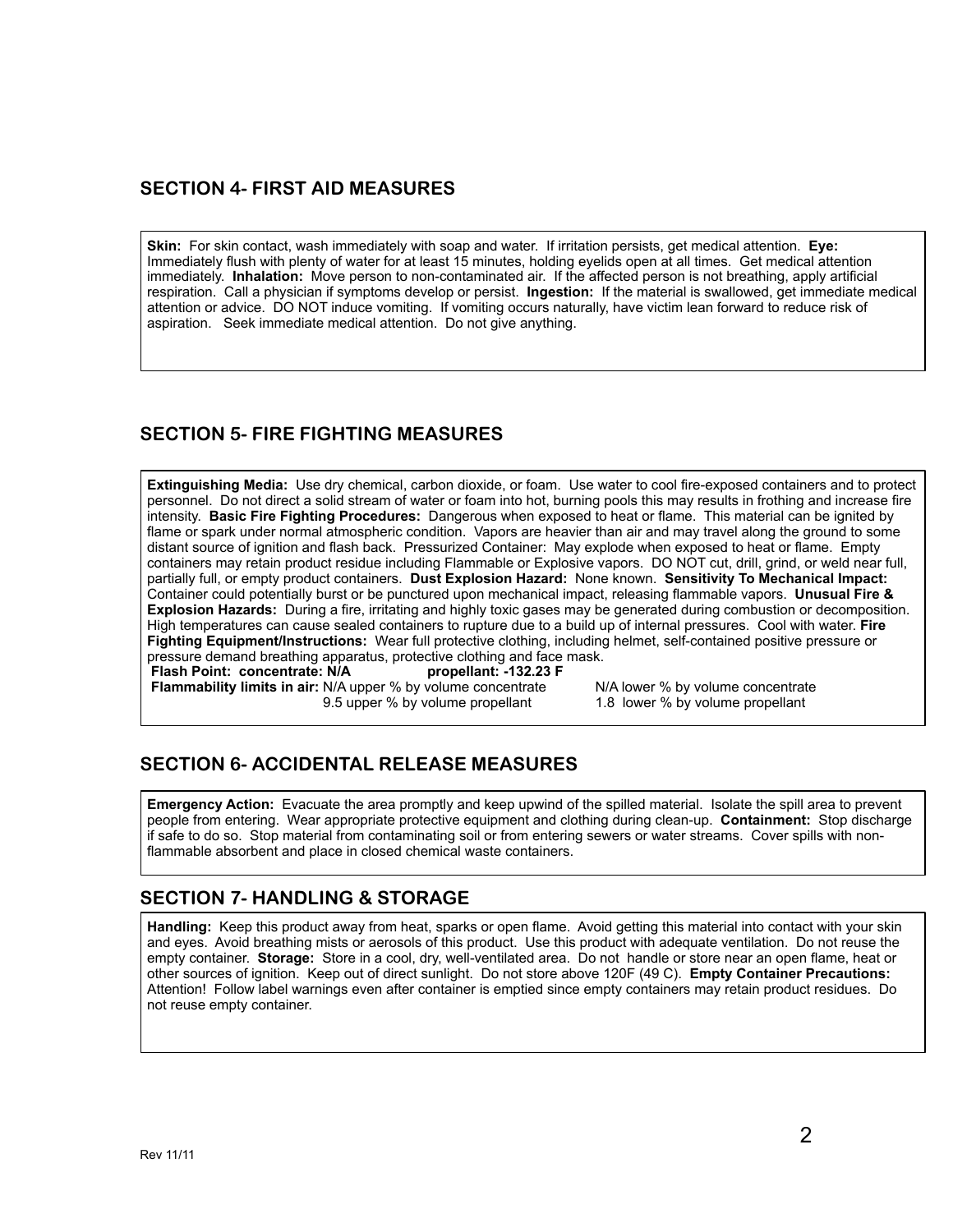#### **SECTION 8- EXPOSURE CONTROLS/PERSONAL PROTECTION**

**Engineering Controls:** Provide local and general exhaust ventilation to effectively remove and prevent buildup of any vapors or mists generated from the handling of this product. **Eye Protection:** Wear goggles or safety glasses with side shields. **Skin and Body Protection:** Impervious gloves should be used when handling this product. Use of protective coveralls and long sleeves is recommended. **Respiratory Protection:** Use NIOSH approved respiratory protection. High airborne concentrations may necessitate the use of self-contained breathing apparatus (SCBA). **General:** Use good hygiene practices in handling this material.

| <b>Exposure Limits:</b>                        | (PARTS PER MILLION) |                 |                  |                 |         |            |
|------------------------------------------------|---------------------|-----------------|------------------|-----------------|---------|------------|
| Component(s)                                   | TLV                 | <b>OSHA-PEL</b> | <b>OSHA-STEL</b> | <b>SARA 313</b> | Prop 65 | <b>VOC</b> |
| 2-Butoxyethanol                                | 20ppm               | 50ppm           |                  |                 |         |            |
| Propane                                        | 1000ppm             |                 |                  |                 |         |            |
| <b>Butane</b>                                  | 1000ppm             |                 |                  |                 |         | х          |
| Other raw material is considered trade secret. |                     |                 |                  |                 |         |            |

### **SECTION 9- PHYSICAL & CHEMICAL PROPERTIES**

PH: N/A Boiling Point: N/A **Specific Gravity: 0.996 Color: Hazy Physical State: Liquid %VOC: 10%** 

**Solids: N/A Evaporation Rate: >1 (butyl acetate=1)**

## **SECTION 10-STABILITY & REACTIVITY**

Hazardous polymerization will not occur. Condition to avoid: Keep away from sources of ignition. Avoid contact with strong oxidizers, reducers, acids, and alkalis. Stability: This product is stable under normal conditions.

#### **SECTION 11-TOXICOLOGICAL INFORMATION**

**2-Butoxyethanol:** Oral LD50: >500-2000 mg/kg (guinea pig) Dermal LD50: >2000 mg/kg (guinea pig) **Propane:** Inhalation LC50: 658 mg/L/4H (rat) **Butane:** Inhalation LC50: 658 mg/L/4H (rat)

#### **SECTION 12-ECOLOGICAL INFORMATION**

No information available

## **SECTION 13-DISPOSAL CONSIDERATIONS**

We make no guarantee of warranty of any kind that the use of and/or disposal of this product complies with all local, state, or federal laws. It is also the obligation of each user of the product mentioned herein to determine and comply with the requirements of all applicable statutes.

requirements of all applicable statutes.<br>**Waste Disposal:** Dispose of waste material according to Local, State, Federal, and Provincial Environmental Regulations. Wastes must be tested using methods described in 40 CFR Part 261 to determine if it meets applicable definitions of hazardous wastes.